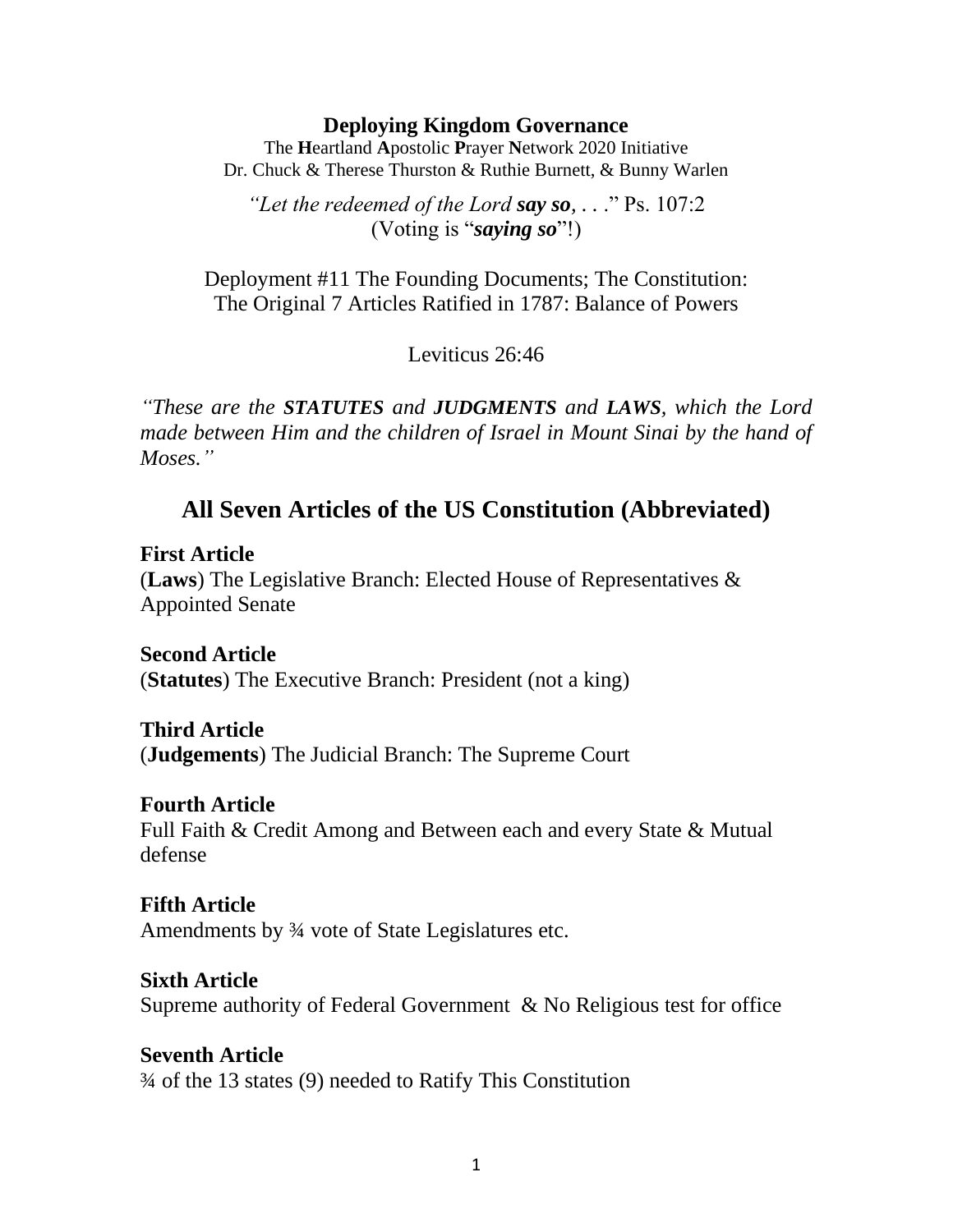No government has survived or prospered its people without a firm basis on a three-legged stool with a Legislative leg, an Administrative leg and a Judicial leg. Lawyers tend to complicate constitutional law, but the document is really elegantly simple. The original US Constitution drafted in 1787 consisted of only seven articles, but the first three, mandating the balance of power among the three branches of government, are the focus of everything. The last two articles are housekeeping, addressing how to amend it and basic rules for states to get along with each other.

The first ten amendments, The Bill of Rights, was already on the table to persuade the States to ratify the Constitution with the promise of these liberty guarantees to be added in 1789. Legal wrangling over the next two centuries produced only seventeen more amendments that included: The 13<sup>th</sup> amendment and the War between the States over the sin of slavery that was initially ignored by the founders; The  $19<sup>th</sup>$  amendment launched women's suffrage, also a glaring oversight; The  $18<sup>th</sup>$  amendment launched the mistake of Prohibition that had to be repealed etc. By and large, the Constitution has remained stable because of the Biblical Trinity of its three branches of government. Amendments have been confessions of our national sins and a mechanism of repentance.

We have not only been endowed with certain unalienable rights by our Creator, but our fundamental form of government is a covenant between We-The-People and God, as outlined in the Bible. Ours was never intended to be the sterile secular Godless stick of punitive rule that is has become lately: But rather, the government made by our Creator with our forefathers was to be a fruitful prosperity carrot leading us in the righteous "pursuit of happiness". When America "*assumed among the powers of the earth, the separate and*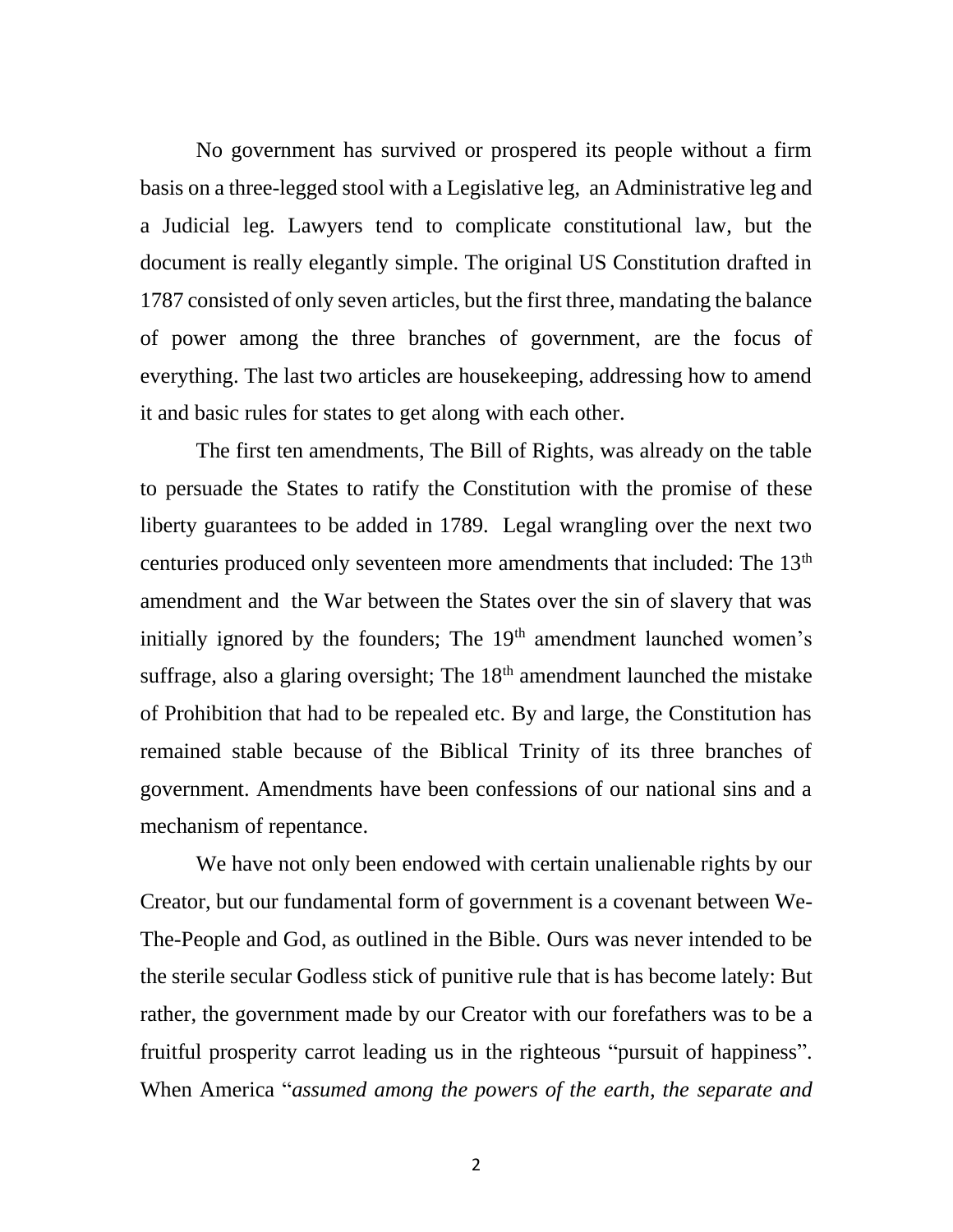*equal station to which the Laws of Nature and of Nature's God entitled us*" we were not at all like most civilizations anywhere on earth down through the ages. Our new government's constitution threw off the shackles concentrated in the royal power of a mad<sup>1</sup> King George III.

Unlike most fledgling governments, America experimented with dissemination of power back to the body of believers rather than the toxic concentration of power in any earthly potentate. Our Forefathers were truly Subjects of the highest authority of The King of King and Lord of Lords. They patterned the Constitution on, "*the Statutes, Judgements and Laws which the Lord made between Him and the children of Israel*". "No King, but King Jesus", they cried out in the birth pangs of the Revolutionary War. The incubator for this willingness to distribute power back to the people was The First Great Awakening in the anointed preaching of the Wesley brothers, George Whitfield, and Jonathan Edwards, during the last half of the Eighteenth Century on both sides of the Atlantic.

<https://www.prageru.com/video/was-america-founded-to-be-secular/>

We are in the midst of a Third Great Awakening right now, throwing of the shackles of slavery that had so easily beset us. Our inheritance of the blessings of liberty, as their posterity, has left us with innumerable creature comforts and modern conveniences that our Founding Fathers could scarcely have imagined. The present satanic onslaught of crisis after crisis, manufactured or otherwise, has exposed our false security in things that no

<sup>1</sup> George III had porphyria, which is a genetic disease consequence of the inbreeding concentration of bad genes among the royal families of the Old World (England and Europe). It is a disorder of hemoglobin metabolism that overproduces porphyrins. These glow-in-the-dark molecules build up in the tissues of its victims and produce pain, rashes, dementia, madness, and bodily fluids that fluoresce. Wild-eyed madness with glow-in-the-dark saliva, tears, sweat, stool and urine were the basis of some vampire legends (along with rabies) [https://www.sciencedaily.com/releases/2017/09/170906144930.htm,](https://www.sciencedaily.com/releases/2017/09/170906144930.htm) <https://en.wikipedia.org/wiki/Porphyria>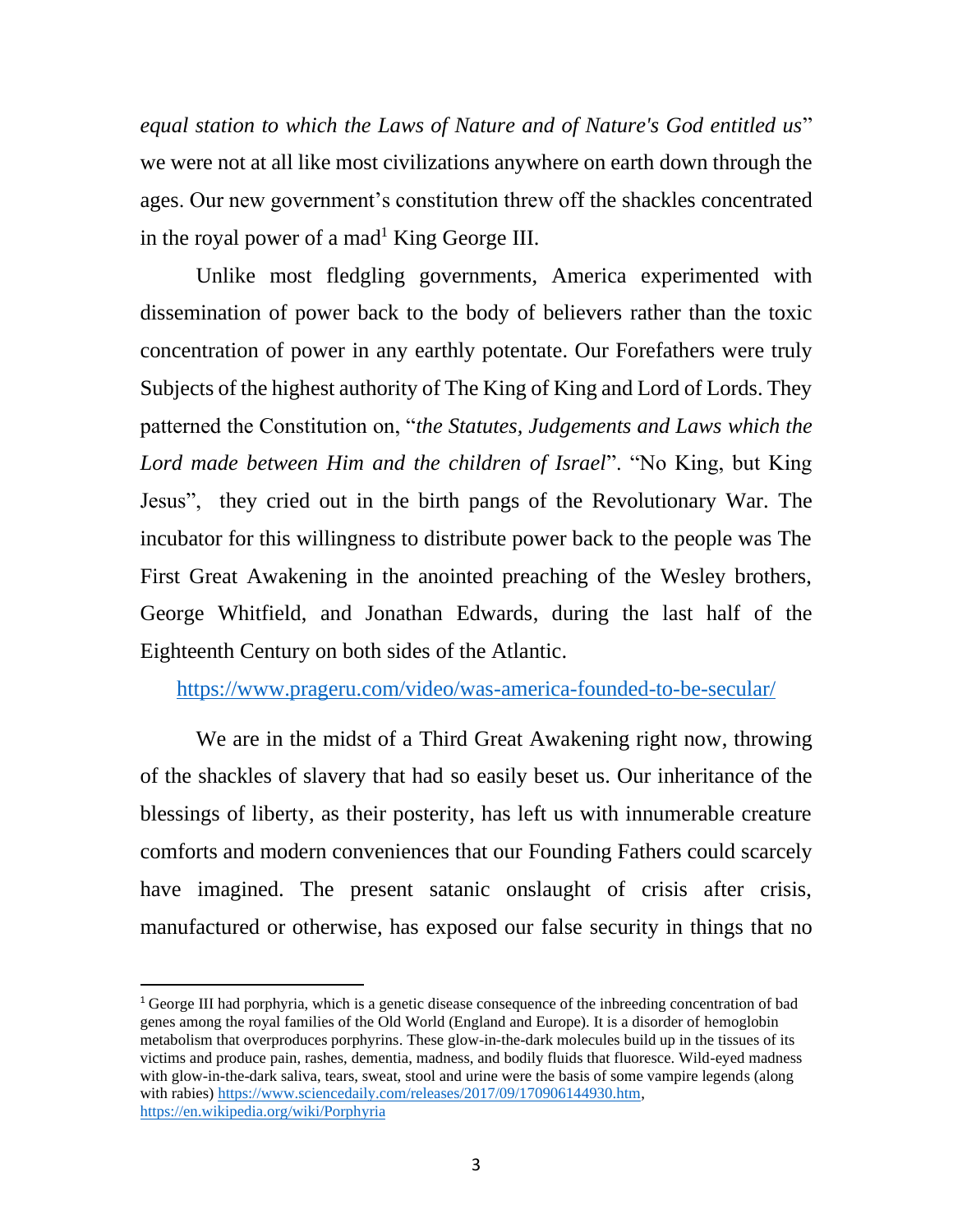one in the formative years of our nation would have presumed. Retirement 401K plans, Social Security, Insurance for everything, and the deceitfulness of riches and the cares of this world have glommed ahold like barnacles on the hull of our ship of state. Yet we continue to vote for whomever promises the most barnacles. We vote our pocketbooks. We seek benefits and entitlements. Let's take a look at the Lord's commentary on pork-barreling, to all 12 disciples, seated at the Last Supper. The King of Kings was about to appoint them a kingdom. But first they had some issues we still struggle with.

## **BENEFITS FROM BENEFACTORS**

*"And there was also a strife among them, which of them should be accounted the greatest. And he [Jesus] said unto them, The kings of the Gentiles exercise lordship over them; and they that exercise authority upon them are called*  **BENEFACTORS***. But ye shall not be so: but he that is greatest among you, let him be as the younger; and he that is chief, as he that doth serve."* Luke  $22:24-26^2$ 

We have been granted a stay of judgment for wandering off the course set for us by our God-fearing founders only if we vote as appointed servants of King  $Jesus<sup>3</sup>$ .



<sup>&</sup>lt;sup>2</sup> Please also see Matthew 20:25-28, and go ahead and read the whole chapters.

 $3 \frac{\text{https://youtu.be/dao}}{\text{https://youtu.be/dao}}$ , I could think of no greater spokesman for the plain brown bread truth of the Kingdom of Heaven than Phil Robertson the Patriarch of the Duck Dynasty Clan on TV. Please lock at his book, *Jesus Politics, How to win Back the Soul of America* [https://www.amazon.com/Jesus-Politics-](https://www.amazon.com/Jesus-Politics-Back-Soul-America/dp/1400210062)[Back-Soul-America/dp/1400210062](https://www.amazon.com/Jesus-Politics-Back-Soul-America/dp/1400210062)